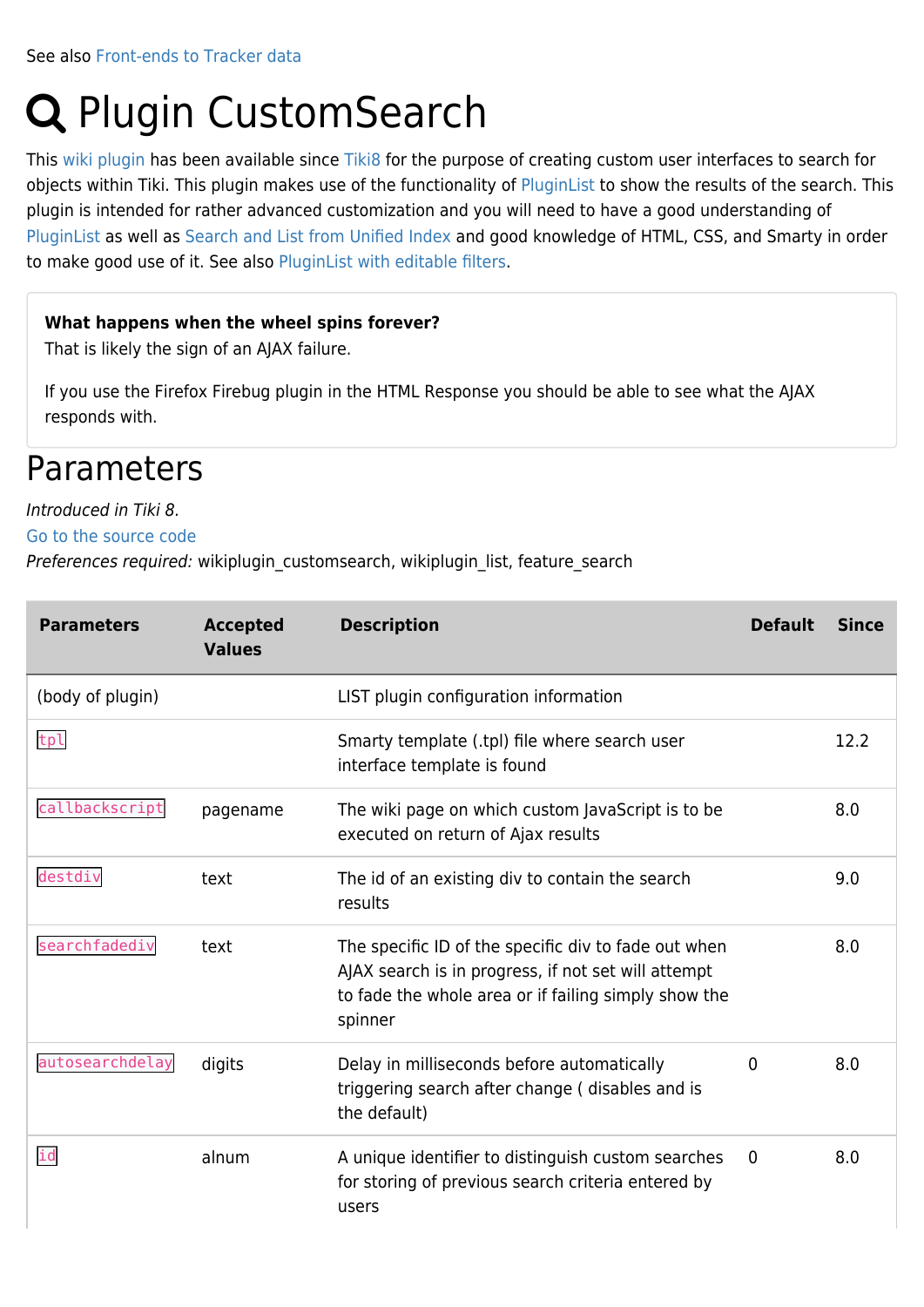| forcesortmode    | (blank)<br>0<br>$\mathbf{1}$ | Force the use of specified sort mode in place of<br>search relevance even when there is a text search<br>query              | 1            | 13.0 |
|------------------|------------------------------|-----------------------------------------------------------------------------------------------------------------------------|--------------|------|
| noajaxforbots    | (blank)<br>0<br>1            | Renders the default search results when being<br>crawled by a bot.                                                          | $\mathbf 0$  | 24.1 |
| recalllastsearch | (blank)<br>0<br>1            | In the same session, return users to same search<br>parameters on coming back to the search page<br>after leaving           | $\mathbf{0}$ | 8.0  |
| requireinput     | (blank)<br>0<br>1            | Require first input field to be filled for search to<br>trigger                                                             | $\mathbf 0$  | 12.0 |
| searchonload     | (blank)<br>0<br>1            | Execute the search when the page loads (default:<br>Yes)                                                                    | 1            | 9.0  |
| searchable_only  | (blank)<br>0<br>1            | Only include results marked as searchable in the<br>index.                                                                  | 1            | 14.1 |
| wiki             | pagename                     | Wiki page where search user interface template is<br>found                                                                  |              | 8.0  |
| trimlinefeeds    | (blank)<br>0<br>1            | Remove the linefeeds added after each input<br>which casues the wiki parser to add extra<br>paragraphs.                     | $\mathbf 0$  | 14.1 |
| customsearchjs   | (blank)<br>0<br>1            | Mainly keeps the search state on the URL hash,<br>but also adds some helper functions like easier<br>sorting and page size. | $\mathbf 0$  | 14.1 |

## Basic Usage

You need two wiki pages, one for the search interface itself, and the other for the template to be used at the interface. From Tiki 13 onwards, it is possible to specify a  $\frac{1}{k}$  file on disk instead of a wiki page for the second wiki page.

## 1.1.1. Create Wiki page 1, entitled: "**Custom Search**"

```
{CUSTOMSEARCH(wiki="Custom Search Tpl")}
   {list max="10"}
   {filter field="tracker_id" content="1"}
   {OUTPUT()}
     {display name="title" format="objectlink"}
   {OUTPUT}
```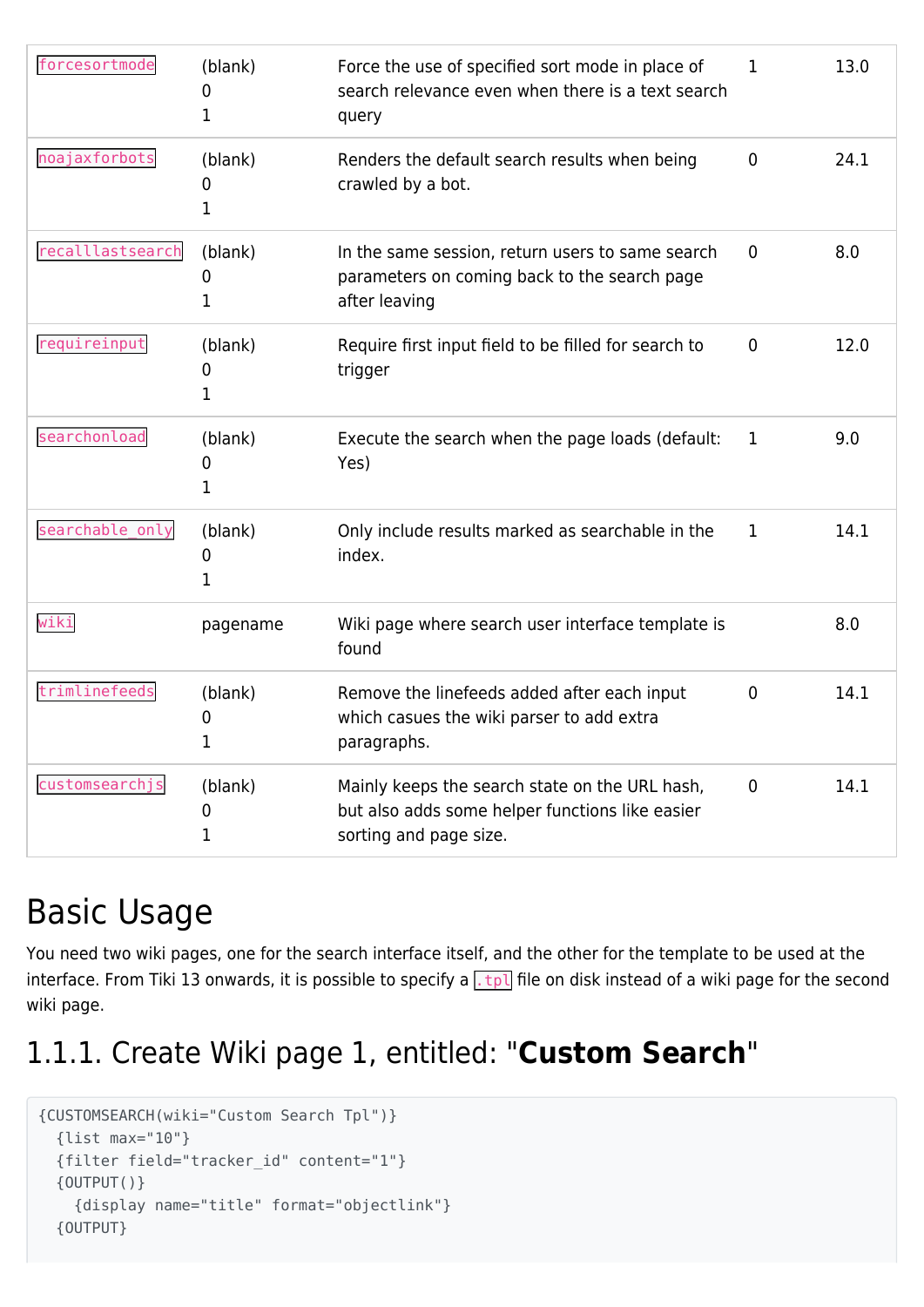#### **Tiki 12.2 onwards, .tpl version**

```
{CUSTOMSEARCH(tpl="CustomSearchTpl.tpl")}
   {list max="10"}
   {filter field="tracker_id" content="1"}
  \{ OUTPUT()}
     {display name="title" format="objectlink"}
   {OUTPUT}
{CUSTOMSEARCH}
```
## 1.1.2. Create Wiki page 2, entitled: "**Custom Search Tpl**"

Note that to have the cleans Bootstrap display you need to remove line feeds and space.

```
In Tiki 21+
```

```
{literal}<div class="input-group mb-3">{input _filter="content" type="text" class="form-
control" placeholder="search..." id="customSearch"}<div class="input-group-append">{input
type="Submit" value="Search" class="btn btn-primary"}</div></div>{/literal}
```
### Older Version Examples

### $[+]$ 1.1.3. Grant permission to the tpl page

You need to grant permissions to the tpl page "**Custom Search Tpl**" to be used as a tracker template (or a template for unified search) by anonymous or registered users (or the group of your choice). Click on permissions for that page, and change permissions accordingly. Remember to restrict edit permissions to only admin users since then to that page.

## 1.1.4. Enable unified search

Ensure that you have **Unified search** enabled, under "**Control Panels > Search**".

## 1.1.5. Rebuild search index

Rebuild your search index after you have created some content in tracker 1, so that this content can be found by the search engine through the search index.

## 1.1.6. Use your custom search interface

Go to page 1 to use your new custom search interface.

Notes:

- Assuming you have a tracker with id 1 with some items, that should work.
- In fact if you remove the line

```
{filter field="tracker_id" content="1"}
```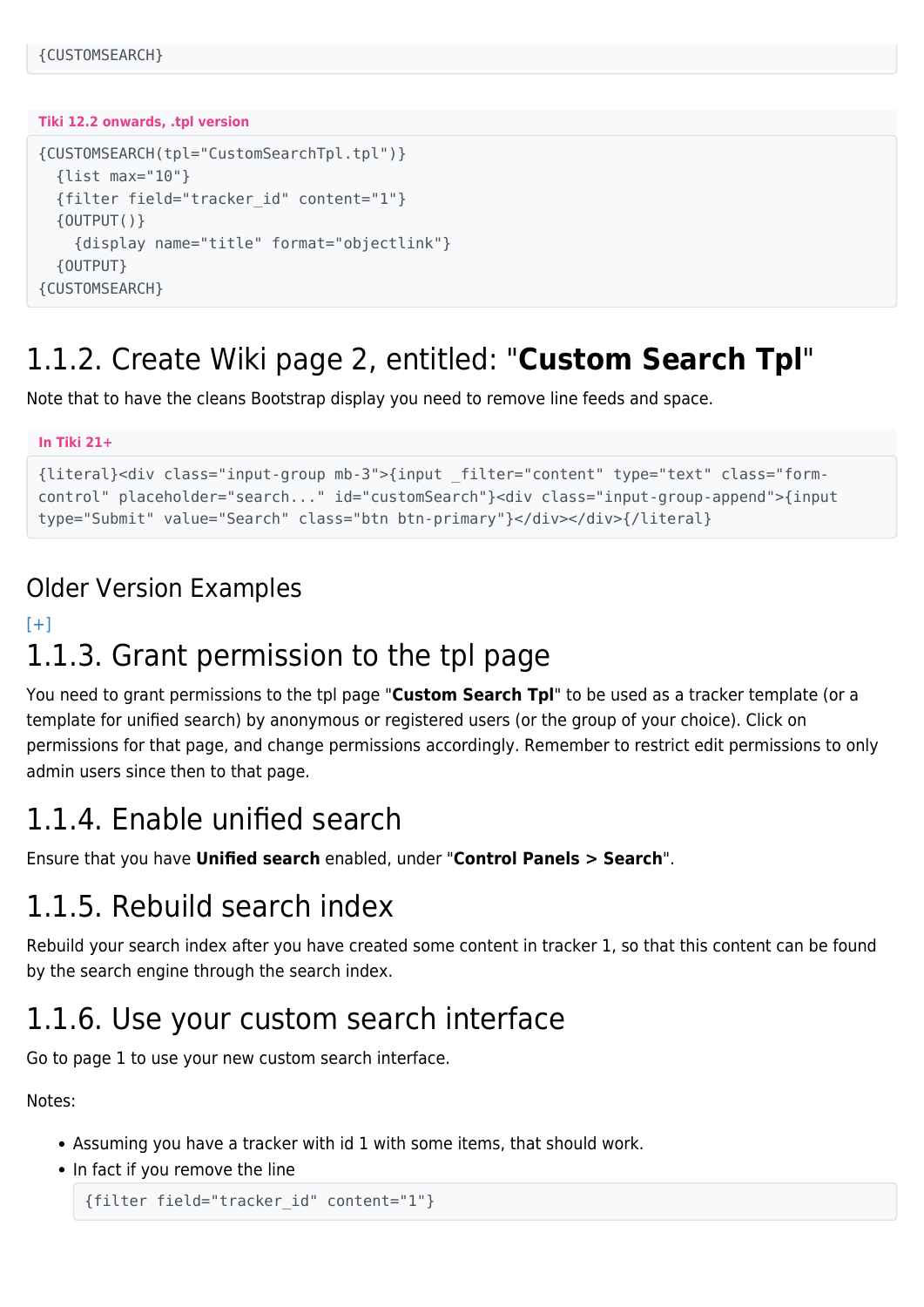it will work as a search over all your content. In fact just this line on it's own in a page will work!

```
{customsearch wiki="Custom Search Tpl"}
```
## 1.1.7. Multilingual

It is fairly easy to create a multilingual interface using the [i18n feature](https://doc.tiki.org/i18n) and the Tiki translation tools out-in-thebox. Tools like the [Plugin Lang](https://doc.tiki.org/PluginLang) (recommended for large sections containing other elements than text), the [Plugin Translated](https://doc.tiki.org/PluginTranslated) (or PluginTr) (recommended for sentences, text) and the tr [Smarty tag](https://doc.tiki.org/Smarty) (recommended for sentences, text in a smarty template)

There are cases you cannot use translation tag inside another element in a [Smarty template](https://doc.tiki.org/Smarty). You can overcome the issue using a condition based on the language preference (the language actually in use) or use the wikiplugin smarty syntax.

See the [multilingual samples below](https://doc.tiki.org/PluginCustomSearch#Multilingual_samples).

## Working Custom Search Example

For a working example showing many of these features see this [Custom Search Example](https://doc.tiki.org/Custom-Search-Example) page.

## More advanced usage

Wiki syntax:

```
Custom Search
{CUSTOMSEARCH(wiki="Search-tpl" id="mysearch")}
     {output template="/var/www/html/templates/my-custom-searchresults.tpl" pagination="y"}
     <put whatever base filters and formatting things that you would do in the LIST plugin
here>
{CUSTOMSEARCH}
```
Note that the pagination="y" is generally required so that you have the ability to paginate across multiple pages of search results. (There is a more advanced way of specifying the pagination manually within Smarty templates explained below).

Base filters are filters that you want applied regardless of what search parameters the user chooses in the search form.

See [PluginList](https://doc.tiki.org/PluginList) for more information about filters and formatting of output.

## Creating your search interface Creating the wiki page

You will need to create a template to be placed in the wiki page mentioned above. In this wiki page, you need to surround the contents with smarty literal tags so that the contents don't get parsed as Smarty tags.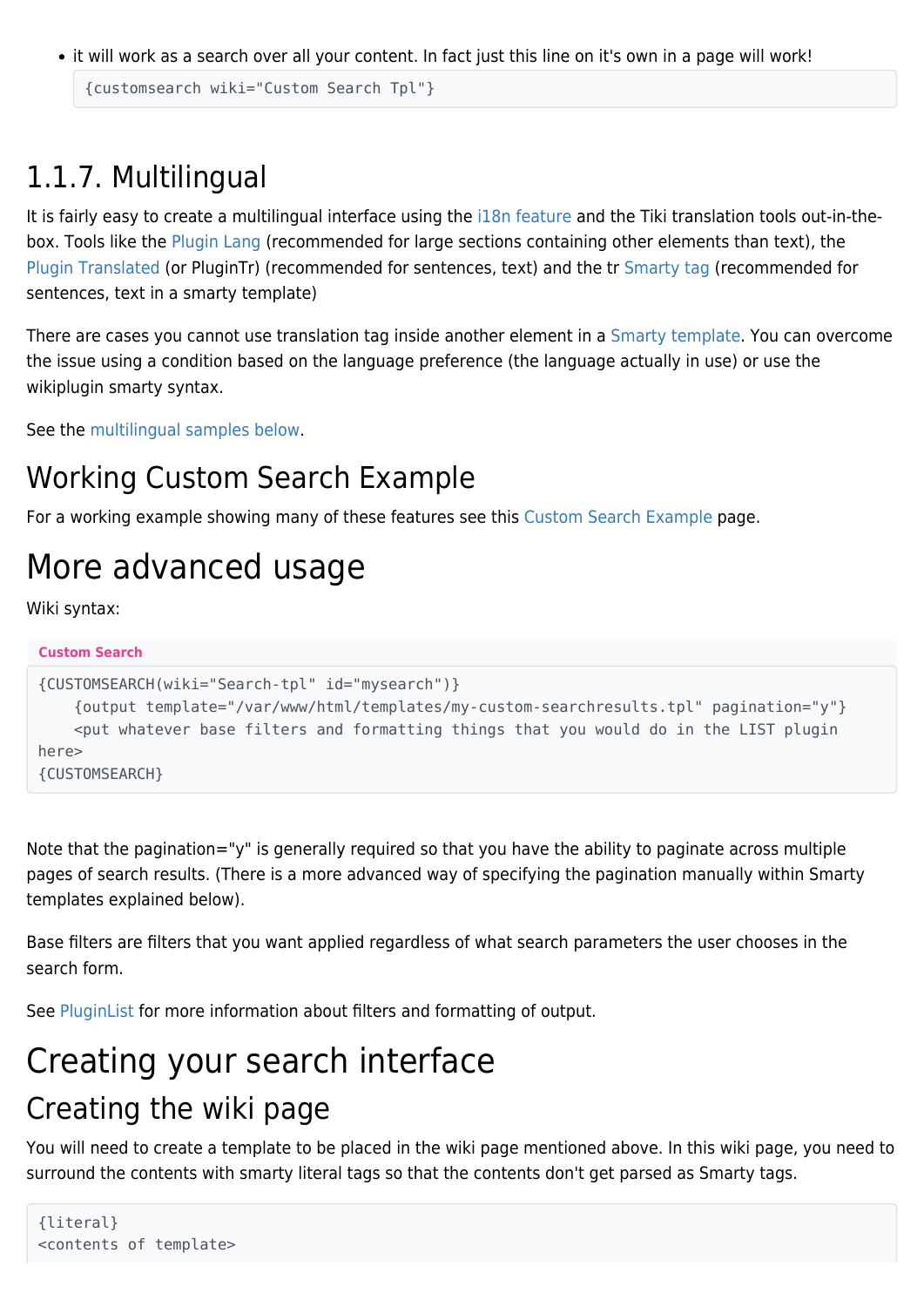In addition, if you want to use HTML in your template, you can use [PluginHTML:](https://doc.tiki.org/PluginHTML)

{literal} {HTML()} <contents of template> {HTML} {/literal}

It is important to make sure that this page has [Permissions](https://doc.tiki.org/Permissions) set so that it cannot be edited by non-admins

## Creating form elements

Creating form elements are similar to creating standard HTML form elements, combined with using the filter parameters found in [PluginList.](https://doc.tiki.org/PluginList) Specify each element using plugin syntax. If you want to use a standard HTML supported attribute, simply use it and it will appear in the resulting HTML. All internal attributes that are meant for the LIST plugin to generate the search results should start with an underscore (), so that they don't end up in the HTML (which would be invalid). For example, if you want to create a text search field that searches for the content entered:

{input \_filter="content" type="text"}

You can add any HTML supported attributes if you want, for e.g.:

{input \_filter="content" type="text" class="mysearchbox"}

If you want to specify a specific field/fields to search in as described in [PluginList](https://doc.tiki.org/PluginList), for example:

```
{input _filter="content" _field="tracker_field_20" type="text" class="mysearchbox"}
{input _filter="content" _field="tracker_field_28,tracker_field_22" type="text"}
```
### Drop down (with or without multiselect) example:

Note how you can specify labels different from the values if you want

```
{select _filter="content" _options="1980,1981,1982" _field="tracker_field_104"
multiple="multiple"}
{select _filter="content" _field="tracker_field_104" _options="1980,1981,1982"
labels="eighty,eighty-one,eighty-two"}
```
You can also set a default item to be selected using the  $\frac{d}{dt}$  default element. To avoid the blank option from appearing, use the mandatory attribute.

{select \_filter="content" \_options="1980,1981,1982" \_field="tracker\_field\_104"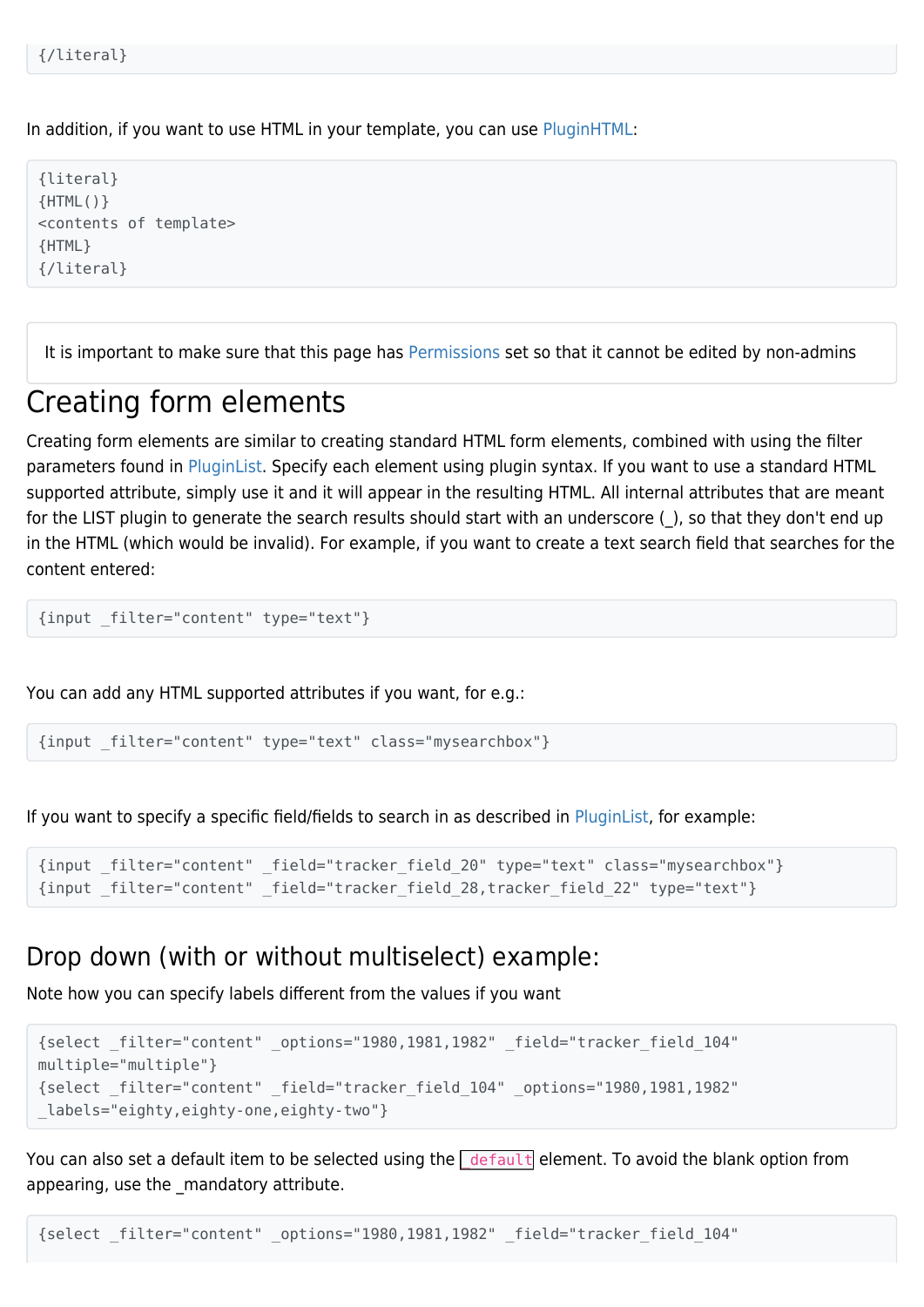```
multiple="multiple" default="1980"}
{select _filter="content" _options="1980,1981,1982" _field="tracker_field_104"
multiple="multiple" mandatory="y" default="1980"}
```
From Tiki 14.1 onwards custom search will automatically populate the drop-down menu for ItemLink, UserSelector and Text tracker field inputs. You need to specify the  $\int$  field and  $\int$  trackerId params only. You can force a blank or labelled item (has no value) by using the attribute  $\lceil$  firstlabel like, kind of a placeholder HTML attribute.

{select \_field="tracker\_field\_myFieldPermName" \_trackerId="42" \_firstlabel="default text"}

From Tiki 19.0 (and 18.3) you can use the \_operator attribute to override the site-wide preference for default boolean operator for multiple select fields.

```
{select _filter="content" _options="o,p,c" _labels="Open,Pending,Closed"
field="tracker status" operator="or" class="form-control" multiple="multiple" id="status"}
```
From Tiki 21+ you can use the parameter  $\sqrt{u_{\text{niquoted}}}$  to not create quotes around strings with spaces in. This is useful for doing boolean filters, such as:

```
{select _filter="content" _options="o OR p,c" _labels="Open or Pending,Closed"
_field="tracker_status" class="form-control" id="status" _unquoted="y"}
```
### Checkbox example:

The most important thing to keep in mind about checkboxes is that they cannot take a normal "value" parameter like in HTML. Instead, use the  $\sqrt{v_0}$  vith underscore) parameter if you want to set a value. If you do not set a value, the values searched for will by default be  $\sqrt{ }$  (if checked) or  $\sqrt{ }$  (if not checked). If you want the checkbox to be checked by default, specify  $\sqrt{\det(u)}$ . For example.

{input \_filter="content" \_default="y" \_field="tracker\_field\_58" type="checkbox"}

If you want the checkbox to behave in reverse, i.e. search for  $\overline{NOT}$  when it is checked and y when it is not checked, specify value="n".

{input \_filter="content" \_field="tracker\_field\_58" \_value="n" type="checkbox"}

If you want the checkbox to mean that you want to search for whatever term you want when checked, set value to something arbitrary, for example:

```
{input _filter="content" _field="tracker_field_58" _value="tiki" type="checkbox"}
```
#### Radio button example:

The most important thing to remember about radio buttons is that they need a  $\frac{1}{2}$  group attribute. This  $\frac{1}{2}$  group attribute determines which radio buttons are together as a group. For example: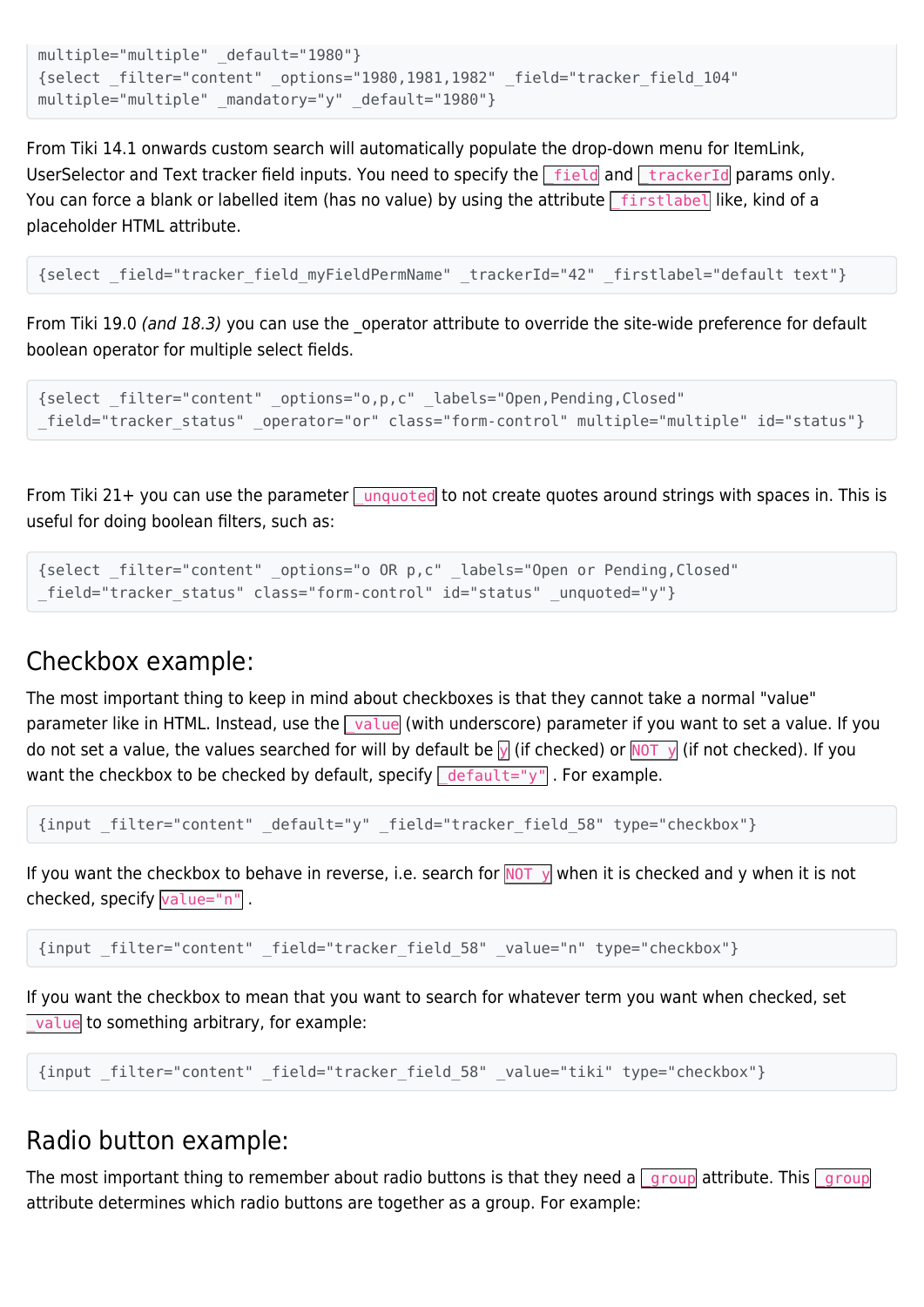```
Version: {input filter="content" type="radio" field="tracker field 20" value="7"
_group="20"} Tiki 7 {input type="radio" _filter="content" _field="tracker_field_20" _value="8"
_group="20"} Tiki 8
```
### Categories example:

In general, if there are just a few categories to search by, you can use radio buttons or checkboxes (in the following example 24 is the category ID you want to search for when the checkbox is checked):

```
{input _filter="categories" type="checkbox" _value="24"}
```
If you want the category search to not only search the specified category but also all of its sub-categories, specify the  $\sqrt{\frac{deep}{det}}$  attribute:

```
{input _filter="categories" type="checkbox" _deep="y" _value="24"}
```
In addition, to facilitate creating category selection elements for many categories, there is a special way to quickly show multiple checkboxes/radio buttons or a drop-down for multiple categories based on a parent category.

```
{categories _parent="10" _style="checkbox" _group="10"}
{categories _parent="22" _style="radio" _group="12"}
{categories _parent="30" _style="select" _group="12"}
{categories _parent="30" _style="select" multiple="multiple"}
{categories _parent="30" _style="select" _categpath="y" _showdeep="y"}
```
Note that if you are specifying a  $\lfloor$  style of checkbox or radio,  $\lfloor$  group is mandatory.

Other parameters include  $\sqrt{c_{\text{ategpath}}}$  which shows the full category path category labels instead of just the category name, and  $\sqrt{s}$  showdeep which shows not just the immediate children of the parent category specified but all the sub-children as well.

When specifying multiple="multiple" there is not first blank item, you can force a blank or labelled item (has no value) by using the attribute  $\lceil$  firstlabel.

## Adding a submit button

```
{input type="submit"}
```
## Grouping elements together for the purpose of OR searching instead of AND

It has already been mentioned above that Radio buttons as well as categories (those using a  $\sqrt{s}$  style attribute of checkbox and radio) need to use the  $\sqrt{g}$  group attribute mandatory.

However, it is possible to use the  $\sqrt{g}$  group attribute for other types of fields as well, if you want them to be searched using OR logic instead of AND which is how different filters are combined. So long as the filters you are trying to group together are **exactly the same except for the search term**, they can be grouped. For example, the following searches for either "apples" or "oranges" if both checkboxes are checked: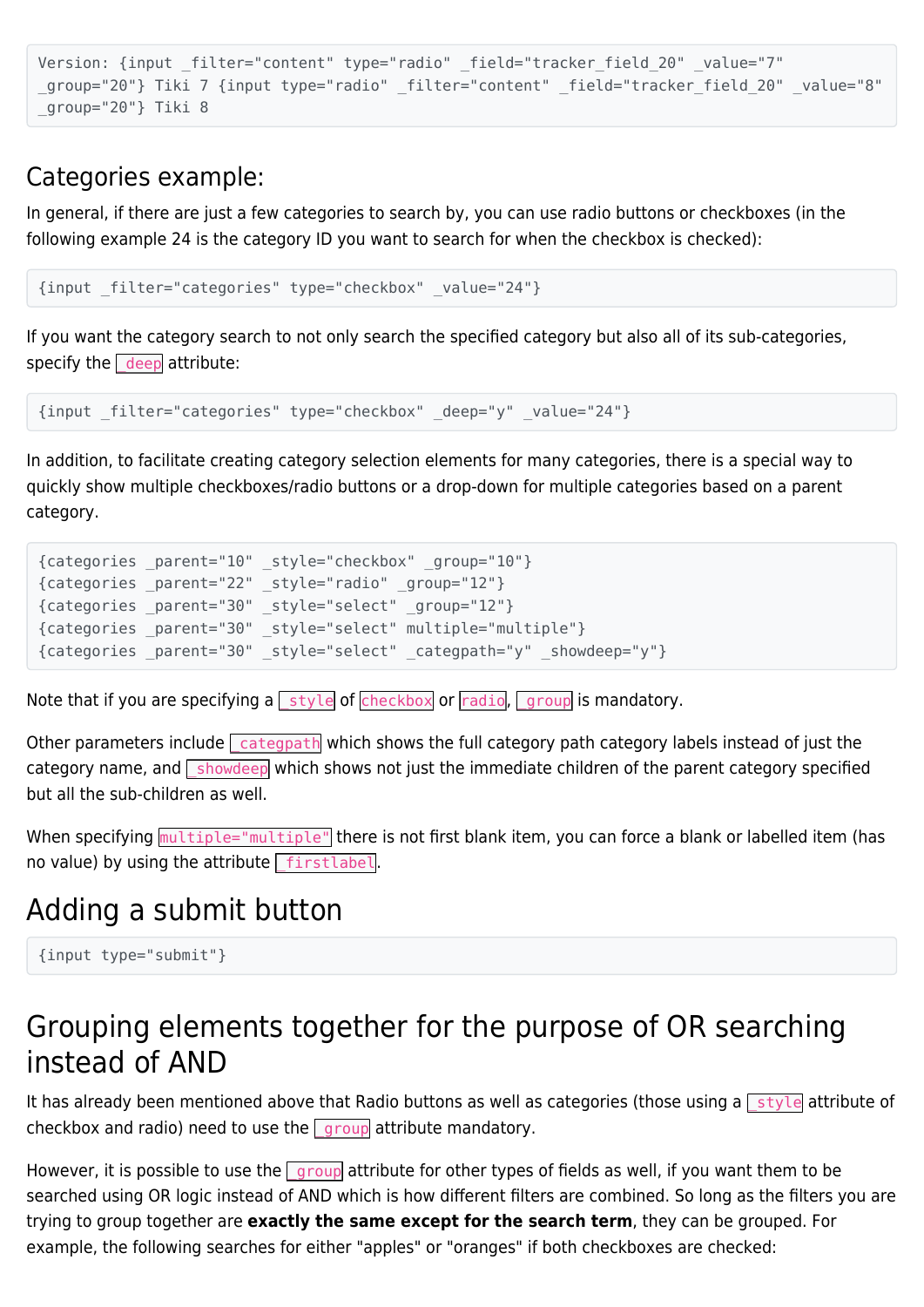```
{input _filter="content" type="checkbox" _value="apples" _group="15"} Apples
{input _filter="content" type="checkbox" _value="oranges" _group="15"} Oranges
```
## Range searches

Before you start, please be informed that the Unified search is a string based search. In other words, if you are trying to search between 2 numbers, make sure all your numbers are of the same number of digits. Otherwise 2 will be larger than 12. The only way to get around this for now is to make sure all numbers are entered in a padded form, for example, 0012 for 12.

However, from [Tiki14](https://doc.tiki.org/Tiki14) if you are using [Elasticsearch](https://doc.tiki.org/Elasticsearch) as the unified search engine, then numeric tracker fields are indexed internally as float and therefore will provide for correct range searches for those fields, even without padding.

The way to generate a search for a value between two values is to use the  $\sqrt{a}$  daterange attribute to group the 2 items that you want to search in between together. The following example searches a tracker field that contains all 4-digit years.

```
Show content between {select filter="content" field="tracker field 104"
_options="2000,2001,2002,2003,2004,2005" _textrange="1"} and {select _filter="content"
_field="tracker_field_104" _options="2000,2001,2002,2003,2004,2005" _textrange="1"}
```
The following example is an interesting twist, where you automatically set one end of the range through a hidden field.

```
Show only content after {select filter="content" field="tracker field 104" default="2000"
mandatory="y" options="2000,2005,2010" textrange="2"}{input filter="content"
_field="tracker_field_104" type="hidden" value="9999" _textrange="2"}
```
To do a range search on things like modification dates, which are "unix timestamps indexed as dates", use daterange instead of  $\tau$  textrange. This will ensure than the comparison is correct despite the string based search since these timestamps are indexed in YYYYMMDDHHMMSS format.

```
Show content modified between {select filter="content" field="modification date"
_options="946684800,1104537600,1262304000" _labels="2000,2005,2010" _daterange="1"} and
{select _filter="content" _field="modification_date"
_options="946684800,1104537600,1262304000" _labels="2000,2005,2010" _daterange="1"}
```
### Date Range Picker

In Tiki 9 there is also a date range picker you can use like this:

```
{daterange _field="modification_date" _from="1104537600" _to="1262304000" _showtime="y"}
{daterange _field="modification_date" _from="1104537600" _gap="31536000"}
```
You can also use "now" as a date. It will give you the current time/date.

Since Tiki 18.2 you can use English date format based on strtotime PHP function syntax: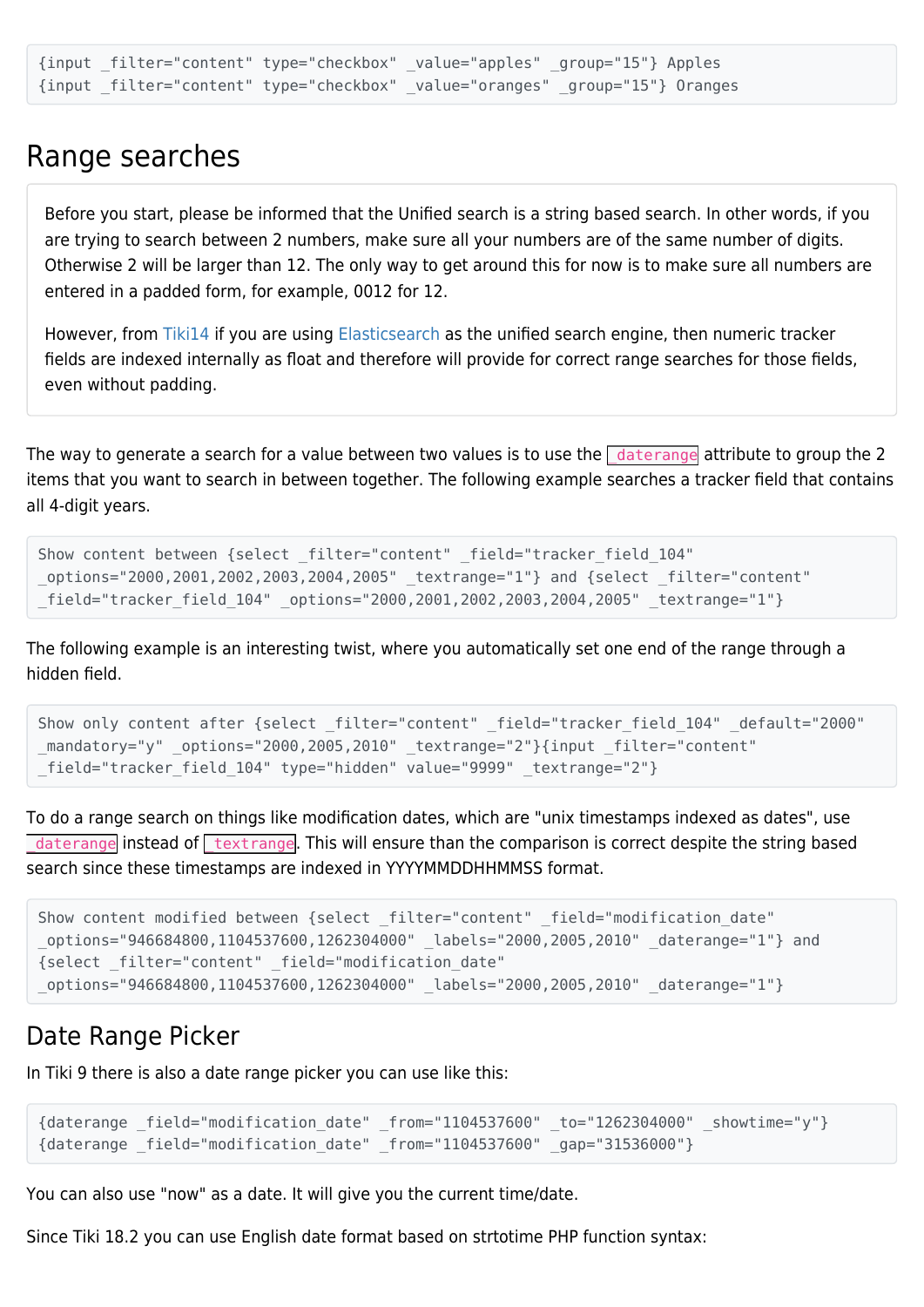<https://secure.php.net/manual/en/function.strtotime.php.>

```
{daterange _field="modification_date" _gap="2 weeks" _to="next week" }
{daterange field="modification date" gap="1 month" to="now" }
```
To test your "humanly readable" date strings you can use [this tool](https://strtotime.co.uk) so see what the server interprets them as, for example this for the [first friday of next month](https://strtotime.co.uk/?str=first+friday+of+next+month)

You need to set a default filter in the customsearch as follows so that the user is not confused when first arriving at the page.

```
{filter range="modification_date" from="1104537600" to="1262304000"}
{filter range="modification_date" from="now" gap="31536000"}
```
Since Tiki 18.3 the end date uses the end of the day, as opposed to midnight at the beginning of that day. This is generally agreed to be more intuitive, but if you need to revert to the previous behaviour add a parameter toendofday="n". For instance this will find nothing:

```
{daterange field="modification date" from="today" to="today" toendofday="n"}
```
### Single-ended range searches

Before [Tiki14,](https://doc.tiki.org/Tiki14) the user must enter both ends of the filter for the range search for the search to have any effect. Therefore it is important to make sure the user selects a value, or a  $\sqrt{\det(u)}$  is set.

From [Tiki14](https://doc.tiki.org/Tiki14) it is possible allow for doing range searches with user only specifying one end of the range and the other end left blank but still having default value. For example, the following code will generate 2 form fields for searching the tracker field duration. If the user keeps the first one blank and enters 20 in the second field, it will search for the range 0 to 20. If the user enters 50 in the first field but leaves the second field blank, then the range searched for is 50 to 9999. Note that in each of the fields,  $\sqrt{$  emptyto OR  $\sqrt{ }$  emptyfrom must be used TOGETHER WITH  $\sqrt{\frac{2}{1}}$  emptyother for this to work. If you leave out  $\sqrt{\frac{2}{1}}$  emptyother, unpredictable results can occur because browsers may not submit empty form fields (and so this is the only way to get the information on the other range endpoint if it's not filled in).

```
{input class="form-control" type="number" placeholder="Min" _filter="content"
_field="tracker_field_duration" _emptyfrom="0" _emptyother="9999" _textrange="1"} - {input
class="form-control" type="number" placeholder="Max" _filter="content"
field="tracker field duration" emptyto="9999" emptyother="0" textrange="1"}
```
## Distance Searches

#### Since Tiki 16

This should be considered unfinished and somewhat experimental but basically works with some customisation. The three inputs are:

- distance: Use a number and a unit, e.g. 1000m for one thousand metres
- latitude: A floating point number up between -90 and +90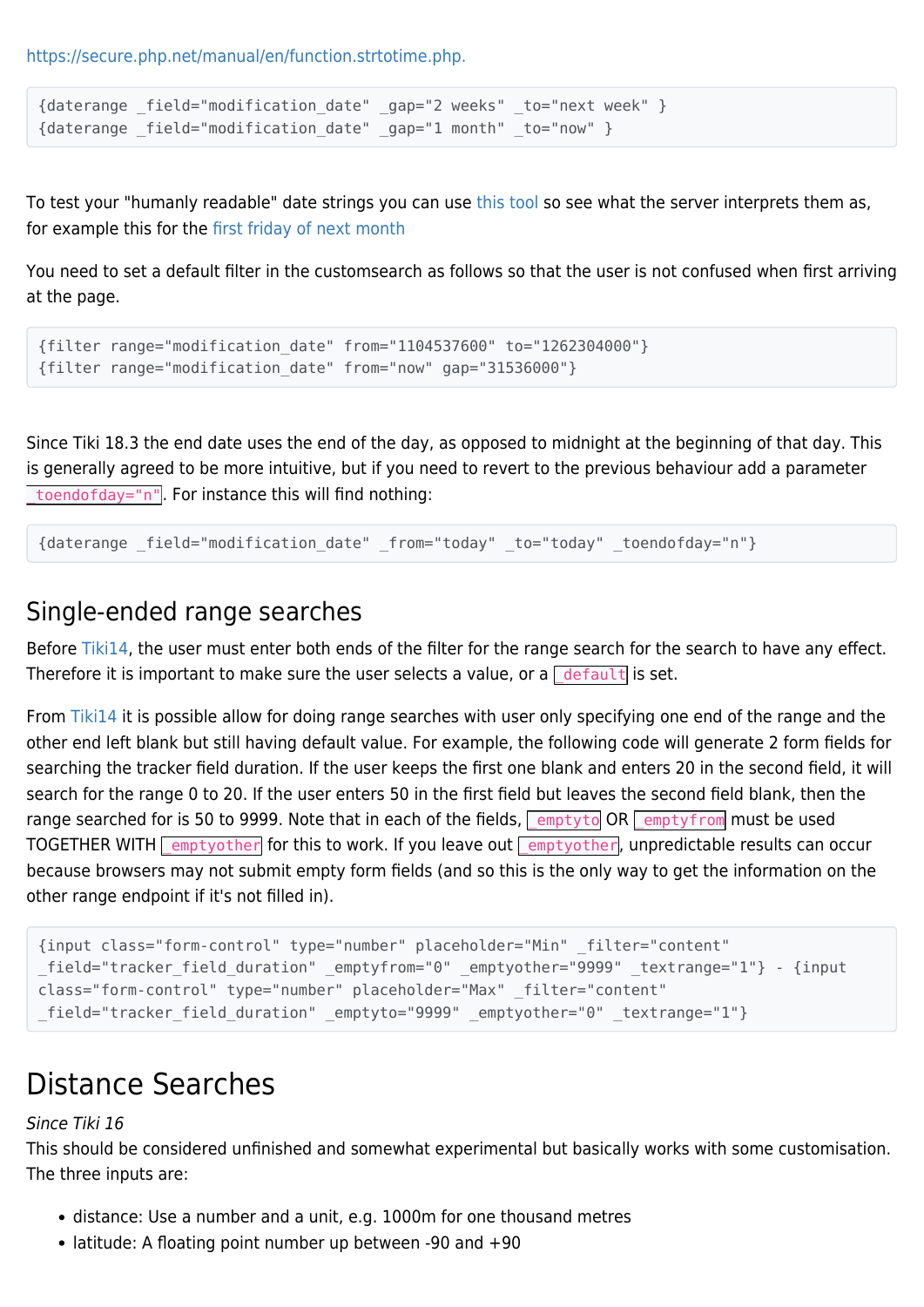• longitude: A floating point number up between -180 and +180

{DIV(class="row")}{distance class="form-control col-xs-4"}{DIV}

## Partial searches

Since Tiki 22

It was possible to perform a partial search  $\frac{f}{f}$  in a text field in order to match  $\frac{f}{f}$ oo,  $\frac{f}{f}$ oostuff but it is not user-friendly and users need to know or figure it out.

A parameter **partial has been added to the plugin CustomSearch in [Tiki22](https://doc.tiki.org/Tiki22) to allow partial search.** 

**Text field filter using partial parameter**

```
{input _field="tracker_field_peopleLastname,tracker_field_peopleFirstname" _trackerId="1"
class="form-control" placeholder="Look for names in directory" partial="y" }
```
One offers the opportunity for users to search by only entering the first characters of a word.

## Multilingual samples

You can use them on your Wiki page or your Smarty template

literal tags depends of the context and the way you set your template while needed in most case, you may need to remove them for your usage

### Label translation using Plugin Lang

Using the [Plugin Lang](https://doc.tiki.org/PluginLang) you can display block of "content" based on the language selection in your results page or you customSearch interface.

```
Plugin Lang in a smarty template
```

```
{wikiplugin _name=lang lang=fr}
{literal}
{select _filter="content"
_options="September,October,November,December,January,February,March,April,May,June,July,Augus
+"
_labels="Septembre,Octobre,Novembre,Decembre,Janvier,Février,Mars,Avril,Mai,Juin,Juillet,Aout"
field="tracker field timeworkWorkerMonth" class="custom-select"}
{/literal}
{/wikiplugin}
```
#### **Translation of tracker status**

```
{wikiplugin _name=lang lang=fr}
{literal}
{select _filter="content" _options="o,p,c" _labels="Ouverte,En attente,Fermée"
_field="tracker_status" _operator="or" class="form-control custom-select" multiple="multiple"
id="statusSelector field"}
{/literal}
{/wikiplugin}
```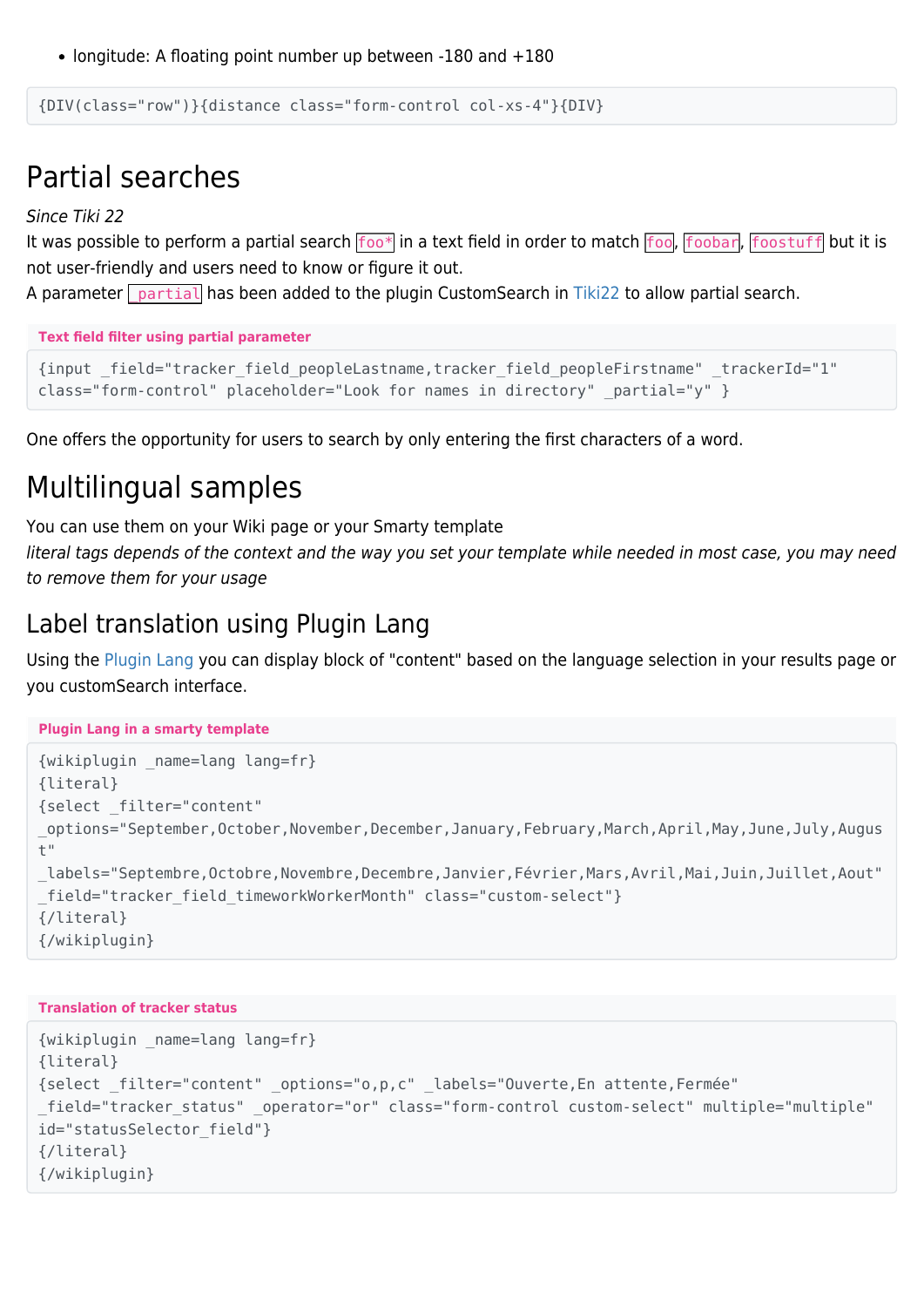### Multilingual submit button replacement

This is useful to have the "Search" button translated. Using HTML version of the element work for any element.

Instead of {input type="Submit" value="Search" class="btn btn-primary"}

```
Multilingual submit button
```
<button type="submit" class="btn btn-primary">{tr}Search{/tr}</button>

### Using the Tiki language preferences

You can use the selected language to control what is displayed or used in embedded wikiplugin (like an embedded wikiplugin List)

```
Using the language preferences
```
{if \$prefs.language eq fr} Montre ca {else} Show this {/if}

## Setting default search parameters when first coming to the page

As already mentioned above, you can use the  $\frac{d}{dt}$  default parameter on specific fields. However, in some cases you are coming from another page where you want to pass some input from there via the query string. To do this you can pass in the query string, for example:

```
[tiki-index.php?page=Search&default[field]=value]
''Or with SEFURL enabled''
[Search?default~field=value]
```
The "field" here is the same as what you have in the  $\sqrt{f_{\text{field}}}$  attribute in your search template.

You can have several search parameters in the url using &. You may also use an item link/list value (in the example below tracker field kind is item link) in some case.

```
tiki-index.php?page=Search&default[field]=value&default[field]=value
e.g. [tiki-
index.php?page=Search&default[tracker_field_month]=October&default[tracker_field_kind]=644]
''Or with SEFURL enabled''
[Search?default~tracker_field_month=October&default~tracker_field_kind=644]
```
If you have categories filters defined, you can set the defaults as follows:

```
tiki-index.php?page=Search&defaultcat[parent]=value
e.g. [tiki-index.php?page=Search&defaultcat[5]=2,7]
''Or with SEFURL enabled''
[Search?defaultcat~5=2,7]
```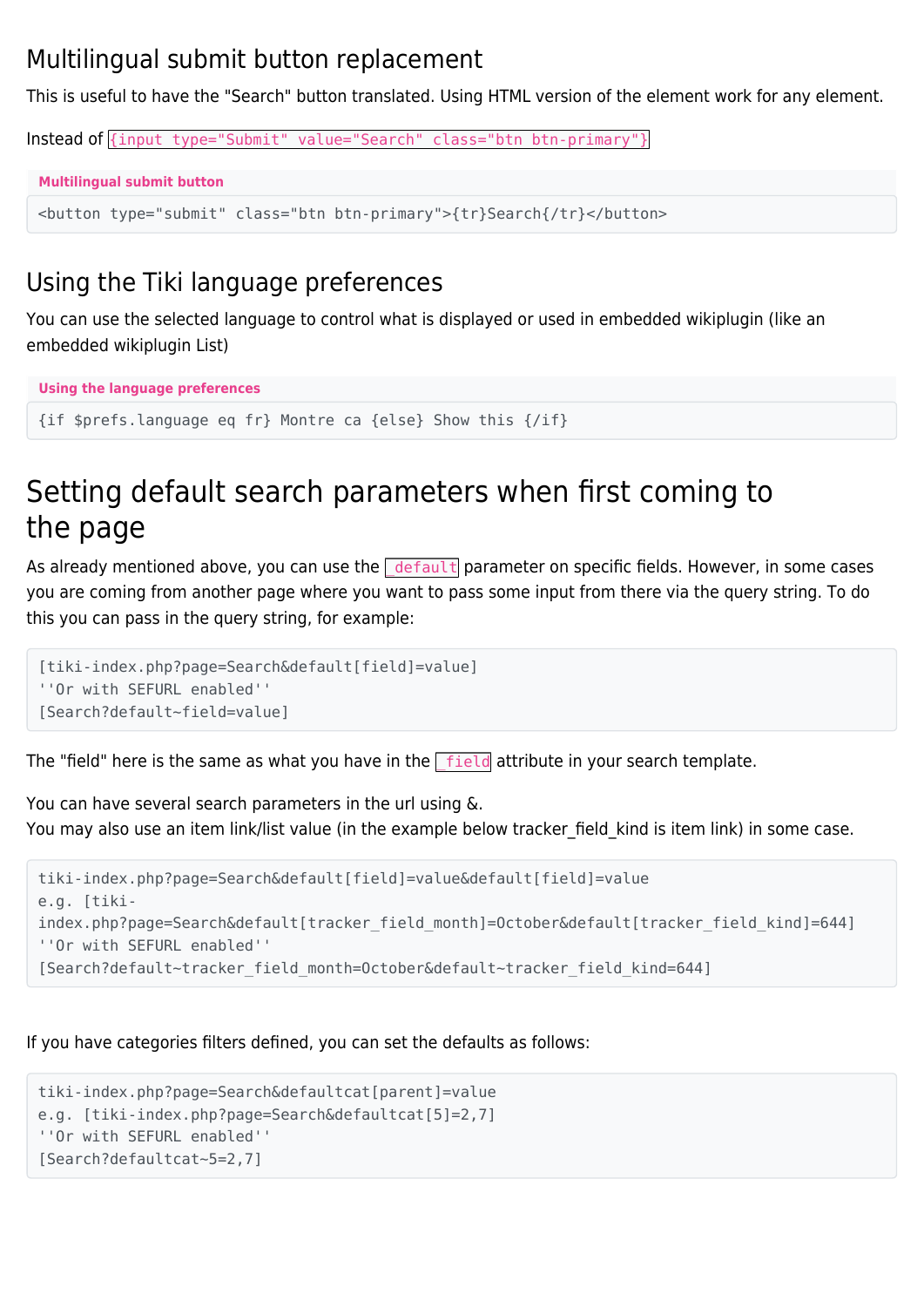### Setting Date Ranges and Radio Buttons From The URL

Improvements in Tiki 23.1 (also 22.2)

#### **Date Ranges**

PHP strtotime values can be used to set date range field defaults. You can test your values here <https://strtotime.co.uk>

The wiki page containing the Custom Search plugin is called "search" and the date range input has the id "timedate":

**Date Range Examples**

```
* From one year ago to the end of the current month
[search?default~timedate_from=-1+year&default~timedate_to=first+day+of+next+month]
* Everything in the past year
[search?default~timedate_gap=1+year&default~timedate_to=now]
* Everything in 2015
[search?default~timedate_gap=1+year&default~timedate_from=2015-1-1]
```
#### **Radio Buttons**

You can use the **Field** or the **group** value to set Radio Buttons by their value

#### **Radio Button Examples**

```
[Search?default~tracker_field_radioButton=1]
or
[Search?default~myGroup=3]
```
## Setting Default Search Parameters From A Smarty Template

Smarty syntax can be used to solve more complex cases in previous versions.

In the following we use the Smarty syntax to use a real date to filter results by month following: <https://www.smarty.net/docs/en/language.modifier.date.format.tpl>

```
tiki-index.php?page=Search&default[field]={smarty}
e.g. tiki-index.php?page=Serch&default[tracker field month]={'this month'|date format:"%B"}
''Or with SEFURL enabled''
<a href="Search?default~tracker_field_month={'this month'|date_format:"%B"}">Search this
month</a>
```
Note that if you are having problems using square brackets within link syntax in a wiki page, you may want to urlencode the square brackets, for example:

```
[tiki-index.php?page=Search&defaultcat%5b7%5d=3]
''Or use ~ instead of square brackets completely (also with SEFURL enabled)''
[Search?defaultcat~5=3]
```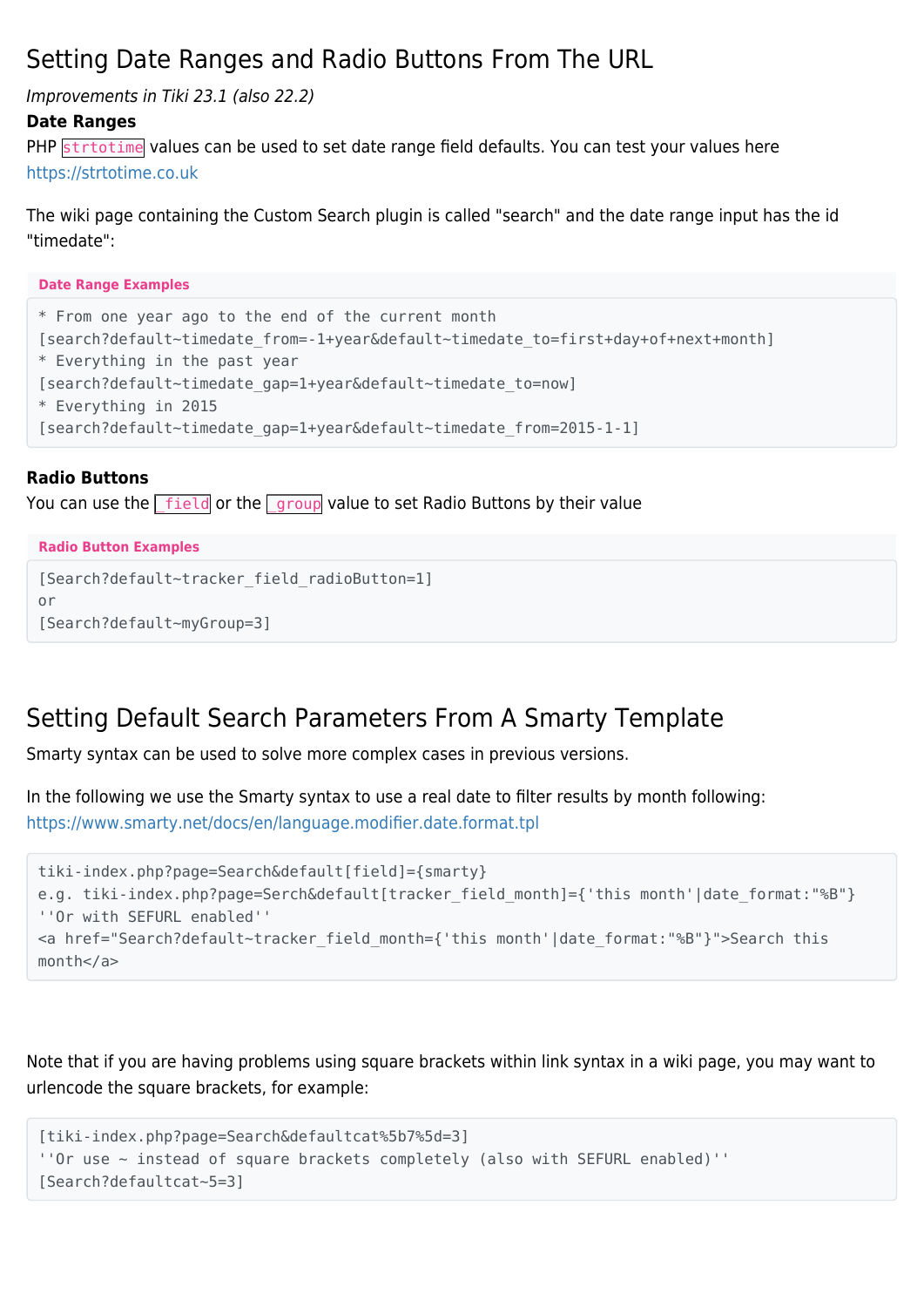## Advanced adding of jquery/javascript on AJAX loading of results

This is relevant only if you are implementing an advanced template for [PluginList](https://doc.tiki.org/PluginList) used in conjunction with Custom Search, and it contains jquery/javascript that affects the search results.

Because in IE prior to version 9 it is not possible (due to crappy DOM handling) to deliver jquery/javascript that affect the content of the AJAX response together with the AJAX response, instead of including such scripts in the template for [PluginList](https://doc.tiki.org/PluginList), you will need to include such scripts as follows:

Create a wiki page as follows, enclosing your javascript/jquery, and specify the wiki page name as the callbackscript parameter to the CUSTOMSEARCH plugin.

```
{JQ()}
     $(document).on("pageSearchReady", function() {
                  doYourStuff();
        return true;
     });
{JQ}
```
It is important to make sure that this page has [Permissions](https://doc.tiki.org/Permissions) set so that it cannot be edited by non-admins

## Example excerpt

#### 1.1.1.1.1. Wiki page to display results of custom search

```
{CUSTOMSEARCH(wiki="My Custom Search Tpl" recalllastsearch="0" searchonload="1"
requireinput="0" searchable_only="1" customsearchjs="1" callbackscript="shortenDescriptions")}
(the filters and output of the custom search as usual)
{CUSTOMSEARCH}
```
### 1.1.1.1.2. Contents of "My Custom Search Tpl"

The page "My Custom Search Tpl" has this type of code:

```
<div id="courseOverview">{$row.courseDescription|truncate:30:"...":false}</div> <a
class="readMore" >Read more</a>
<div id="courseOverviewFull" style="display: none">{$row.courseDescription}</div> <a
class="readLess" style="display: none">Read less</a>
```
### 1.1.1.1.3. Contents of "shortenDescriptions" (callbackscript)

The page shortenDescriptions: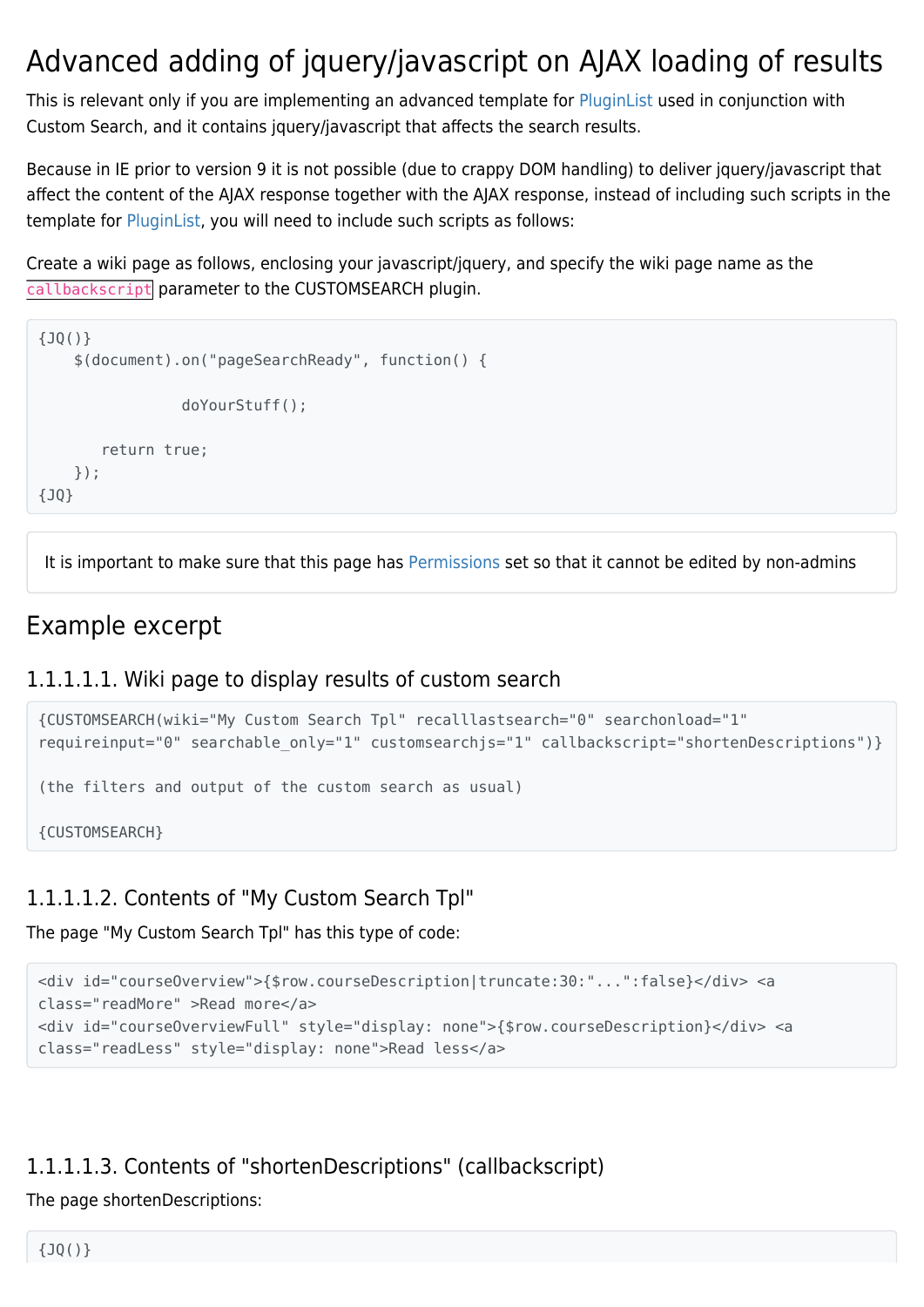```
 $(document).on("pageSearchReady", function() {
         //using the .readMore class as a selector for the click event over it.
         $('.readMore').click(function(){
             $('#courseOverview').toggle();
             $('#courseOverviewFull').show();
             $('.readLess').show();
             $('.readMore').hide();
         });
         $('.readLess').click(function(){
             $('#courseOverview').toggle();
             $('#courseOverviewFull').hide();
             $('.readLess').hide();
             $('.readMore').show();
         });
        return true;
     });
{JQ}
```
## Advanced Pagination in Smarty Template

Advanced pagination not using pagination="y" but instead directly creating the pagination within the Smarty template, by specifying the customsearch ID manually as follows:

```
{assign var='customsearchid' value="xyz"}
{pagination_links offset_jsvar="customsearch_`$customsearchid`.offset"
_onclick="$('#customsearch_`$customsearchid`').submit();return false;"
resultset=$results}{/pagination_links}
```
## Setting maxRecords, sort mode, and offset Overriding defaults that apply on arriving at search page

The defaults can be overridden by passing into the query string these variables. For example, if you want the number of search results to show to be set to 10, you can do:

```
http://yoursite.tiki.org/tiki-index.php?page=MySearch&maxRecords=10
(or with SEFURL on) http://yoursite.tiki.org/MySearch?maxRecords=10
```
For sort mode, you can also set it inside your search template. Please be warned that sorting is based on string. if you are trying to sort by numbers, make sure all your numbers are of the same number of digits. Otherwise 2 will be larger than 12. The only way to get around this for now is to make sure all numbers are entered in a padded form, for example, 0012 for 12.

```
{sort mode="tracker_field_18_desc"}
```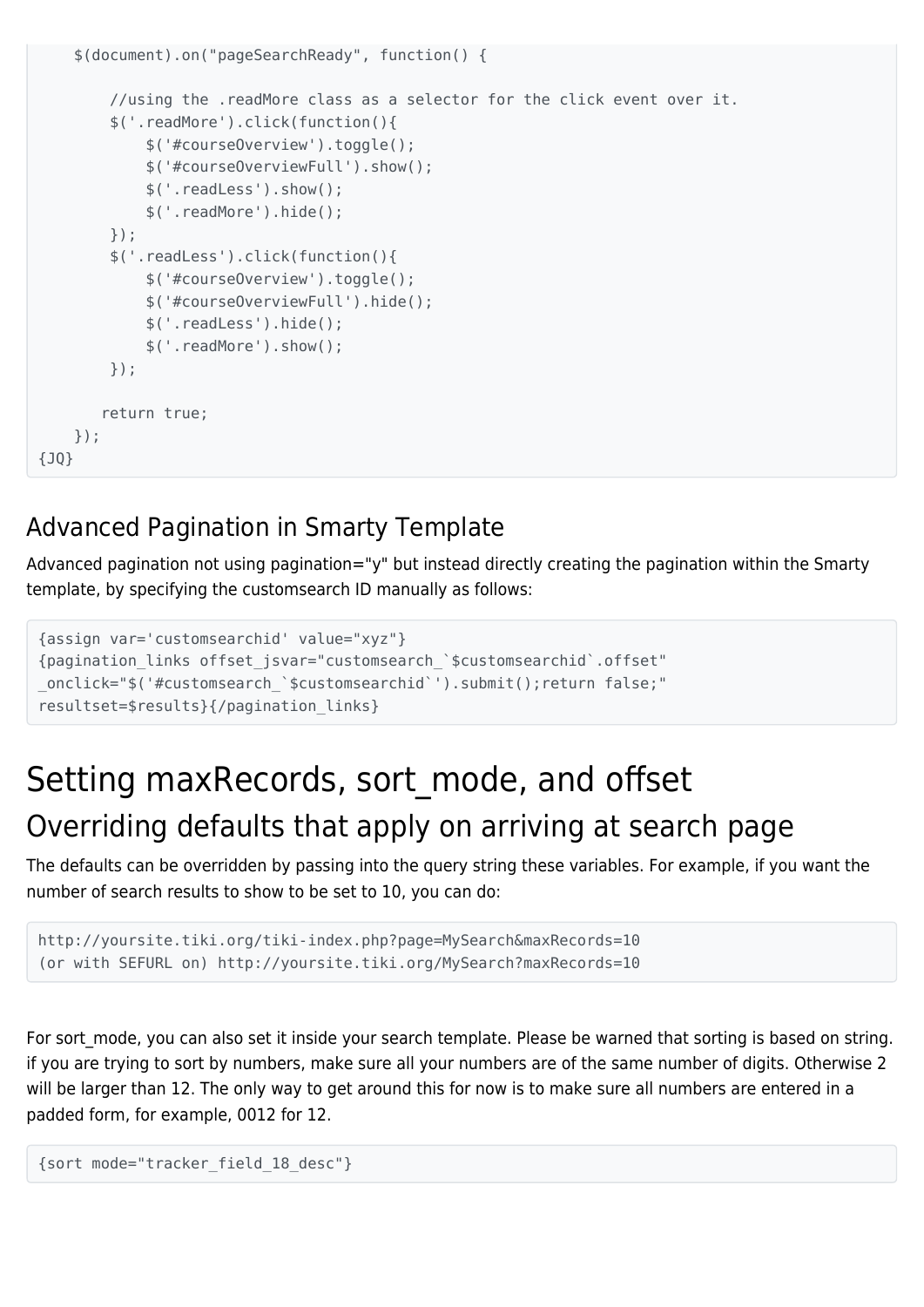## Changing the settings after arriving at the search page

You will need a little Jquery/javascript for this. It is possible to set the javascript variables "customsearch\_<id>.maxRecords", "customsearch\_<id>.sort\_mode", "customsearch\_<id>.offset" programmatically and then resubmit the form by calling the submit() event handler on the form using the jquery. For example:

```
( "#datesort" ).click(function()
    customsearch <id>.sort mode = "modification date desc" ;
     $('#customsearch_<id>').submit();
     return false;
});
```
## Customizing the interface with CSS

The final step is to customize the search interface with CSS. The search results is in a DIV with the ID customsearch  $\leq$ id> form. The search form is in a DIV with the ID customsearch  $\leq$ id> results Because you can assign your own CSS classes to each of the form elements above, you can customize it anyway you like.

## Using Facets

Facets are dynamic search filters provided by the search engines. They allow to refine the user's search. Not all search engines support this feature. At this time, it is only supported by the [Elasticsearch](https://doc.tiki.org/Elasticsearch) implementation.

Global parameters for Facets can be set on the Admin, Search control panel under Search Results (/tikiadmin.php?page=search&cookietab=2)

Using facets with CustomSearch requires that hidden fields be added to the search form. These fields will be filled as the user selects filters. To simplify binding, make sure you set the ID explicitly.

```
{input _filter="content" type="hidden" _field="object_type" id="my_object_filter"}
{input _filter="content" type="hidden" _field="deep_categories" id="my_deep_categories"}
```
The CustomSearch plugin must then define which facet it wishes to obtain. When configuring the facets, you get to choose how to handle multiple selection. By default, OR filters will be used.

```
{CUSTOMSEARCH()}
   ...
   {facet name=object_type operator=or}
   {facet name=deep_categories operator=and}
   ...
{CUSTOMSEARCH}
```
Then, you need to modify the results template to display the facets selector tools (see the sample below)

## Facets from Categories

To use categories as facet generators, go to the search control panel, and on the "search results" tab add the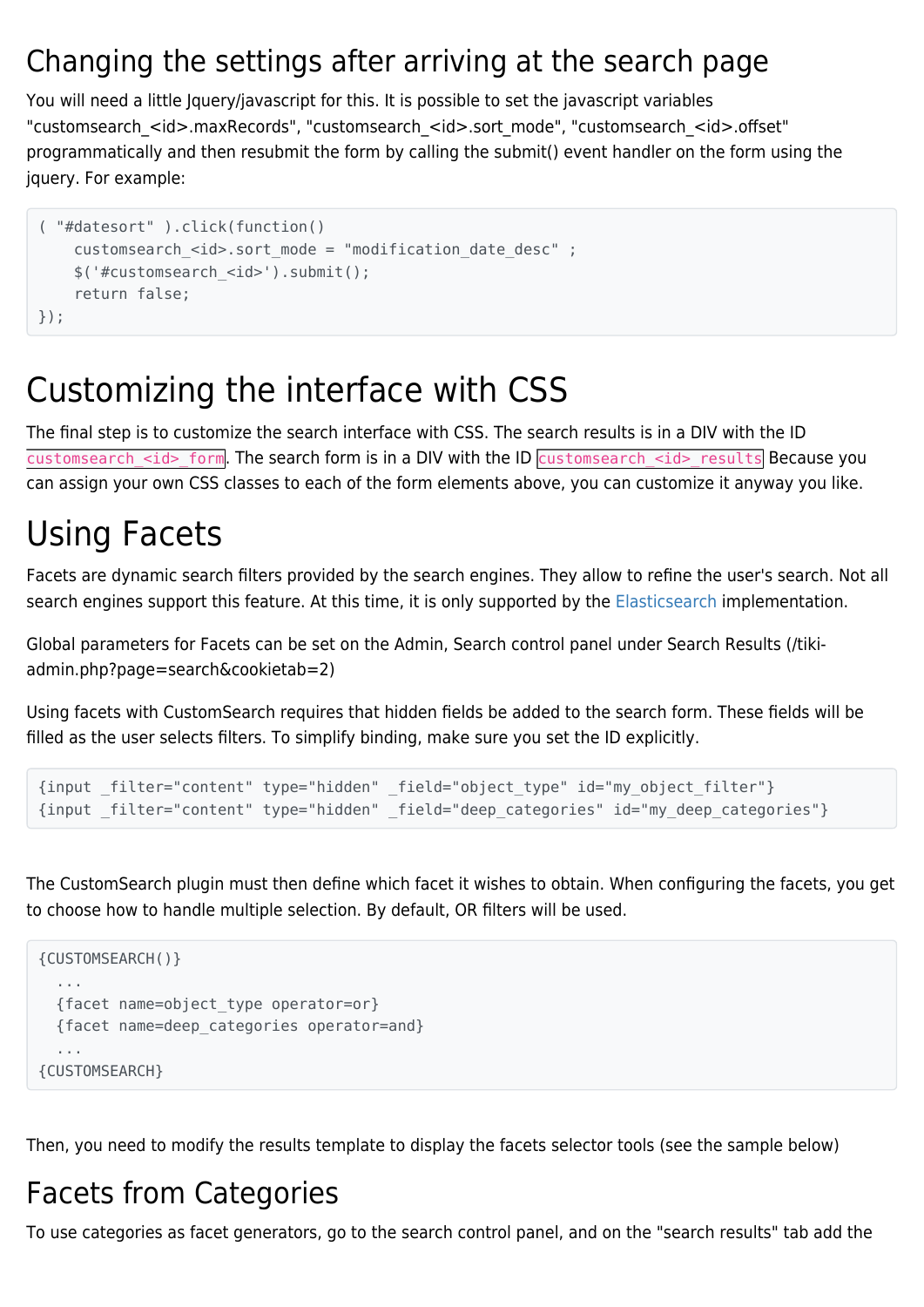top category or categories you will need to the "Generate custom facets from categories" preference, apply that and rebuild the search index.

Add the hidden fields to your search form as above, but using this special format for the id: deep categories under XXX replacing the XXX with the top category id

```
{input _filter="content" type="hidden" _field="tracker_field_types"
id="deep categories under 28"}
{input _filter="content" type="hidden" _field="tracker_field_styles"
id="deep categories under 42"}
```
and then add the facet commands to your custom search page like this:

```
{CUSTOMSEARCH()}
   ...
   {facet name="deep_categories_under_28"}
   {facet name="deep_categories_under_42"}
   ...
{CUSTOMSEARCH}
```
Then, you need to modify the results template to display the facets selector tools (see the sample below)

## Facet Parameters

### Operator

Sets the input above to use "AND" or "OR" (default is "OR")

### Count

#### Since 12.4

You can specify the maximum number of facets returned. This defaults to 10, but can be changed globally using the "Facet result count" preference on the search results control panel, or per facet in the plugin like this:

```
{CUSTOMSEARCH()}
 ...
   {facet name=deep_categories operator=or count=50}
   ...
{CUSTOMSEARCH}
```
### Order

Since 20.1

Sets the order the facets are returned in the results, use either  $\sqrt{\frac{\text{count}}{\text{count}}}$  (default) or  $\sqrt{\frac{\text{term}}{\text{term}}}$  for ES5 (or  $\sqrt{\frac{\text{key}}{\text{key}}}$  for ES6+). Append  $\sqrt{a}$  asc or  $\sqrt{a}$  desc for ascending and descending.

Useful for charts where you need to set the colours according to the order the facets/aggregations are returned.

```
{CUSTOMSEARCH()}
 ...
```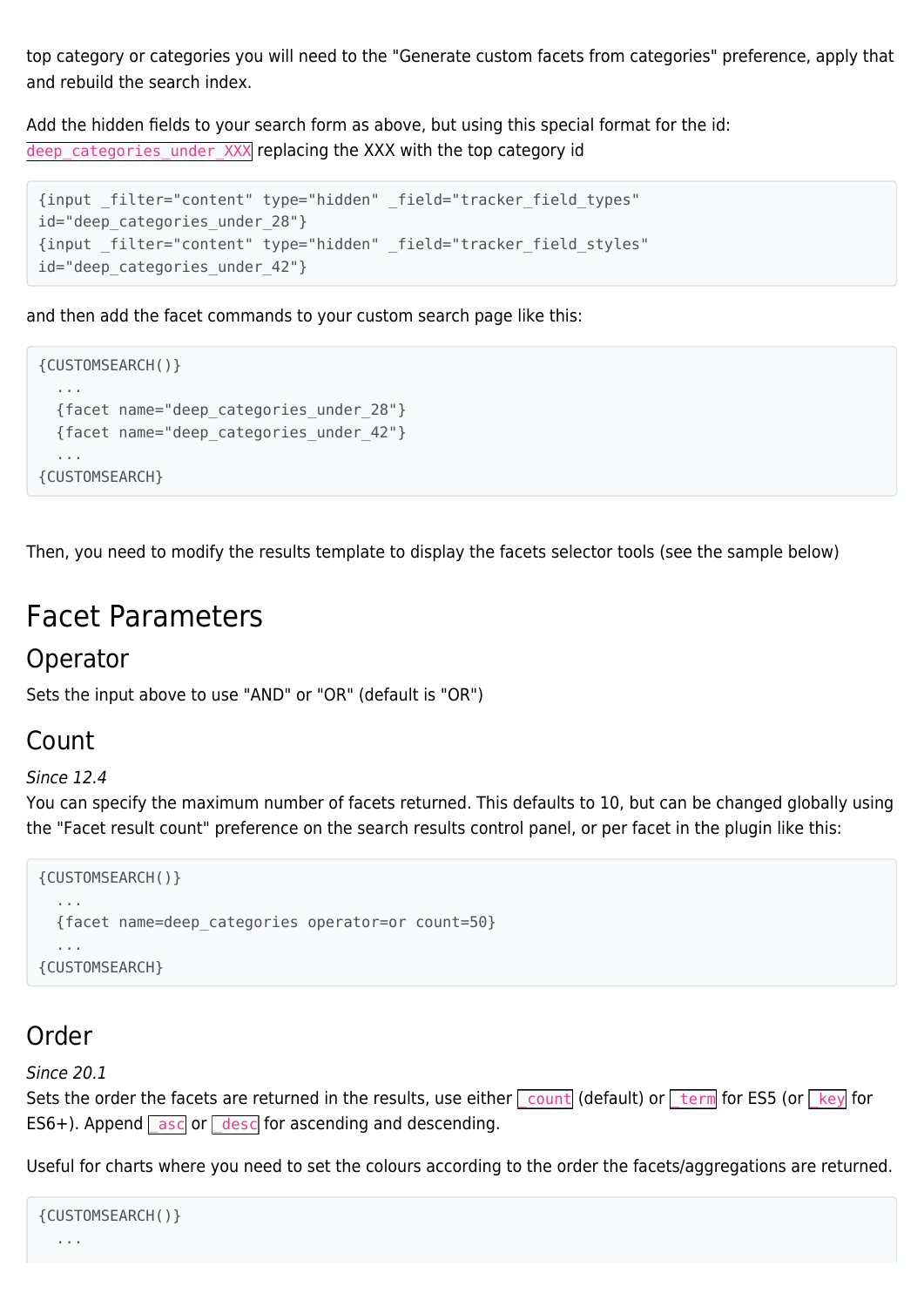```
 {facet name="tracker_status" order="_term_asc"}
   ...
{CUSTOMSEARCH}
```
### Min

#### Since 20.1 Set the min doc count - useful for displaying empty aggregations

```
{CUSTOMSEARCH()}
   ...
   {facet name=deep_categories min="0"}
   ...
{CUSTOMSEARCH}
```
### Date Based Facets

Since 20.1

#### Ranges

Used for  $\frac{1}{2}$  type=date range each range is separated by a pipe | character, and within that use commas to separate from, +to+-, -+label+-

More info on date formats accepted [here on elastic.co](https://www.elastic.co/guide/en/elasticsearch/reference/5.6/search-aggregations-bucket-daterange-aggregation.html#date-format-pattern)

```
{CUSTOMSEARCH()}
   ...
   {facet name="date" type="date_range" id="date_range" ranges="2018-01-01,2018-04-01,2018
Q1|2018-04-01,2018-07-01,2018 Q2|2018-07-01,2018-10-01,2018 Q3|2018-10-01,2019-01-01,2018 Q4"}
   ...
{CUSTOMSEARCH}
```
### Interval

For type=date\_histogram (more info [here\)](https://www.elastic.co/guide/en/elasticsearch/reference/5.6/search-aggregations-bucket-datehistogram-aggregation.html)

```
{CUSTOMSEARCH()}
   ...
   {facet name="date" type="date_histogram" id="date_histogram" interval="year"}
   ...
{CUSTOMSEARCH}
```
## Facets selector tools in your results template

Finally, you need to modify the results template. The **\$facets** variable is available and contains all the facets returned by the search engine. It is important to verify that the results have been provided.

```
Test the facets array is populated properly
```
{\$facets|var\_dump}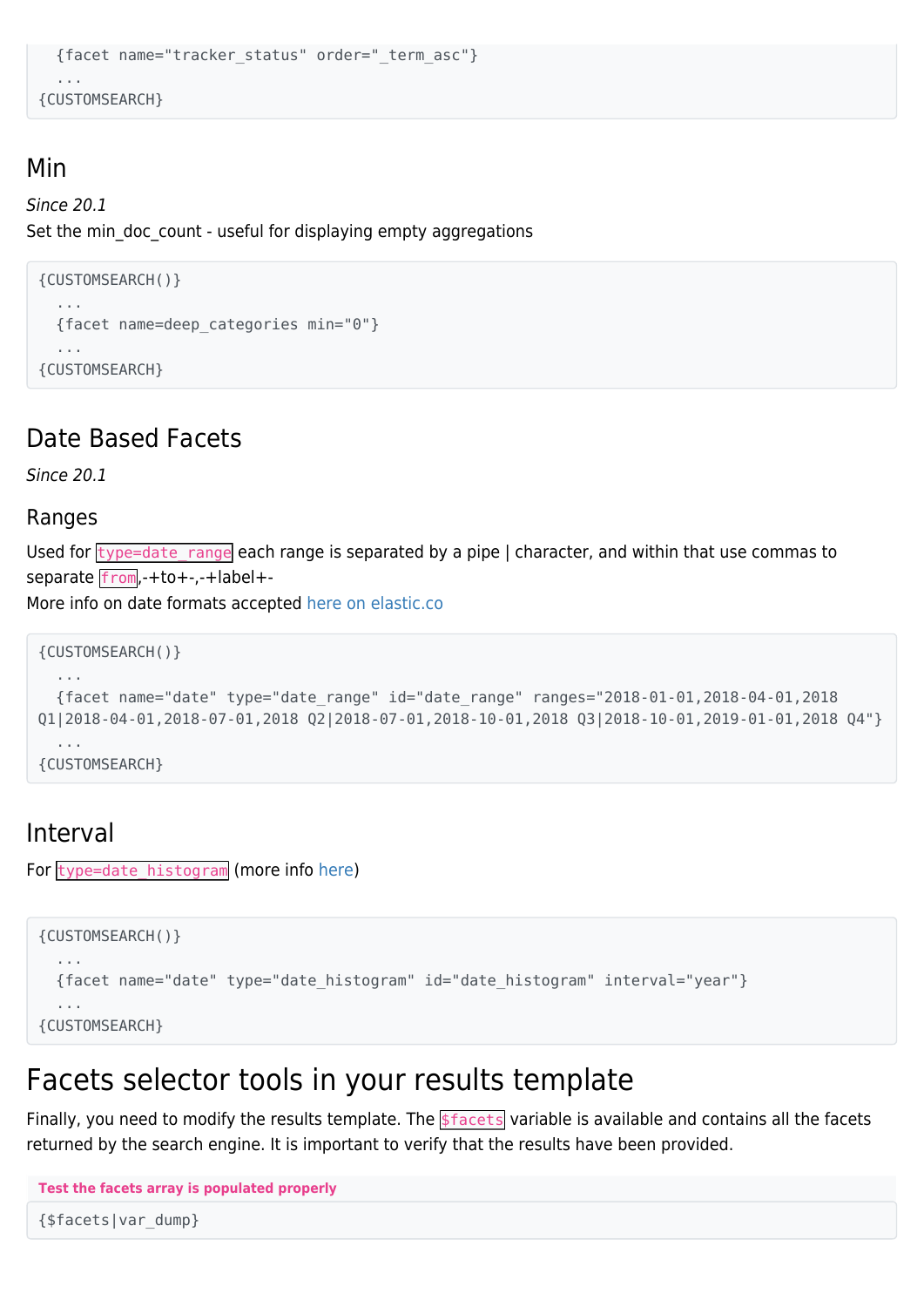In this example, Chosen is used to render the facet elements nicely and each change to a facet causes the results to reload. The registerFacet() jQuery function binds the select element to the hidden field annotated by data-for.

```
<div> <div class="facets">
         {if $facets.deep_categories}
             <h6>{$facets.deep_categories.label|escape}</h6>
             <select multiple name="{$facets.deep_categories.name|escape}" data-
for="#my_deep_categories" data-join="{$facets.deep_categories.operator|escape}">
                  {foreach from=$facets.deep_categories.options key=value item=label}
                      <option value="{$value|escape}">{$label|escape}</option>
                  {/foreach}
             </select>
         {/if}
         {if $facets.object_type}
             <h6>{$facet.label|escape}</h6>
             <select multiple name="{$facets.object_type.name|escape}" data-
for="#my_object_filter" data-join="{$facets.object_type.operator|escape}">
                  {foreach from=$facets.object_type.options key=value item=label}
                      <option value="{$value|escape}">{$label|escape}</option>
                  {/foreach}
             </select>
        \{if}
    \langlediv> <div style="float: left; width: 66%;">
        <sub>u</sub></sub>
             {foreach from=$results item=row}
                  <li>{object_link type=$row.object_type id=$row.object_id}
{$row.highlight|escape}</li>
              {/foreach}
        \langle U|\langlediv></div>
{jq} $.applyChosen();
     $('.facets select').registerFacet();
     $('.facets select').change(function () {
         $('#customsearch_0').submit();
     });
\{jq\}
```
## Generating Charts from Facets

Since Tiki 19 (r68500) example templates can be found in templates/examples/search/. Some examples of this can be found on [PluginCustomSearch Chart Examples](https://doc.tiki.org/PluginCustomSearch-Chart-Examples)

## Related profiles

#### **Shopping Cart profile**

The https://profiles.tiki.org/Shopping Cart profile sets up a more complicated custom search using smarty templates etc.